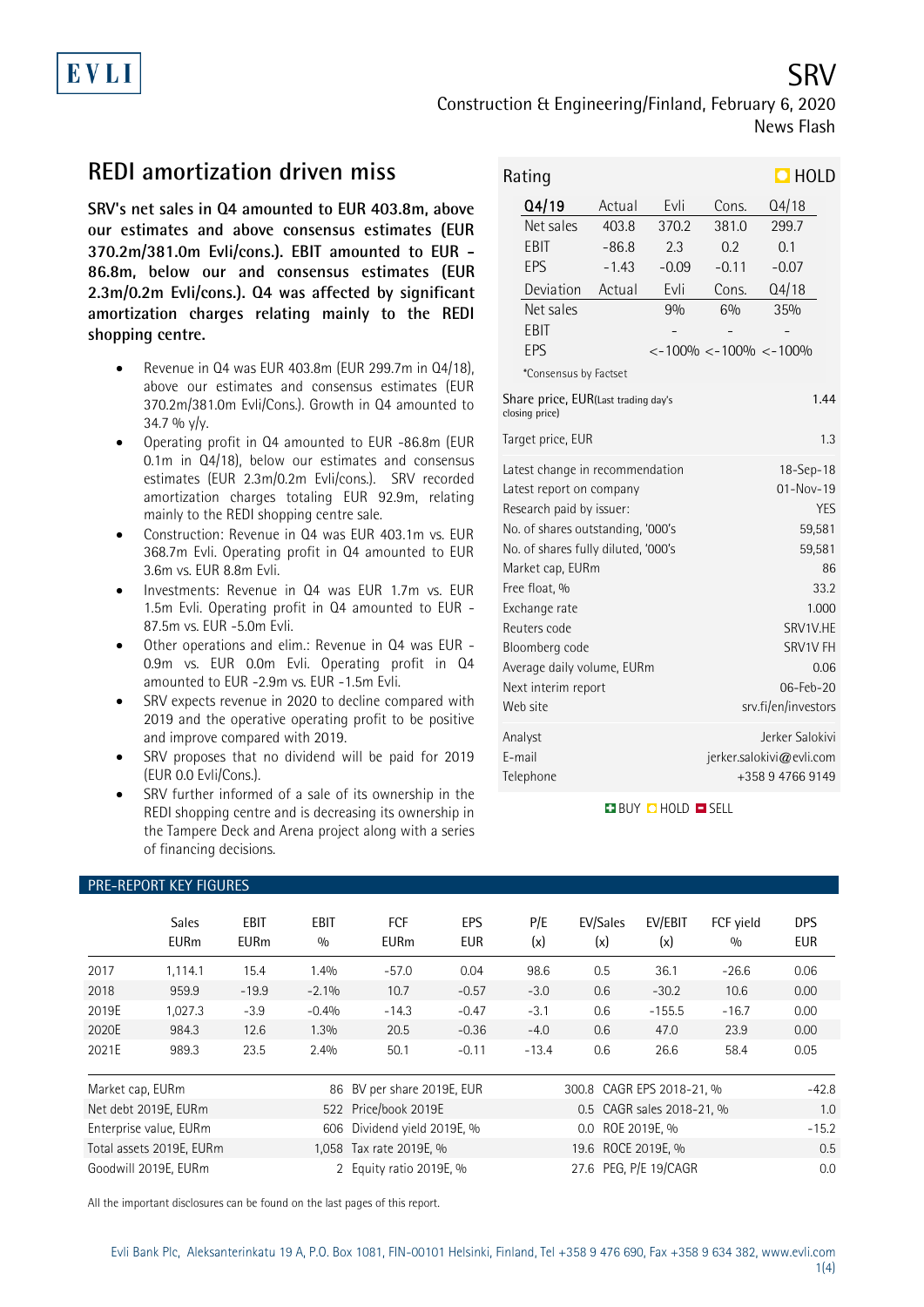#### Important Disclosures

Evli Research Partners Plc ("ERP") uses 12-month target prices. Target prices are defined by utilizing analytical techniques based on financial theory including (but not limited to) discounted cash flow analysis and comparative valuation. The selection of valuation methods depends on different circumstances. Target prices may be altered on the basis of new information coming to light in the underlying company or changes in interest rates, changes in foreign exchange rates, other securities prices or market indices or outlook for the aforementioned factors or other factors that may change the conditions of financial markets. Recommendations and changes by analysts are available at Analysts' recommen[dations and ratings revisions.](https://research.evli.com/JasperAllModels.action?authParam=key;461&authParam=x;G3rNagWrtf7K&authType=3)

Investment recommendations are defined as follows:

| Target price compared to share price | Recommendation                |  |  |  |
|--------------------------------------|-------------------------------|--|--|--|
| $<-10.06$                            | SELL.                         |  |  |  |
| $-10 - (+10)$ %                      | H <sub>O</sub> I <sub>D</sub> |  |  |  |
| $> 10\%$                             | <b>BUY</b>                    |  |  |  |

ERP's investment recommendation of the analyzed company is updated at least 2 timer per year.



The graph above shows the distribution of ERP's recommendations of companies under coverage in 1st of February 2019. If recommendation is not given, it is not mentioned here.

### Name(s) of the analyst(s): Salokivi

This research report has been prepared by Evli Research Partners Plc ("ERP" or "Evli Research"). ERP is a subsidiary of Evli Bank Plc. Production of the investment recommendation has been concluded on 1.11.2019, 8:30. This report has been published on 6.2.2020, 9:00.

None of the analysts contributing to this report, persons under their guardianship or corporations under their control have a position in the shares of the company or related securities.

The date and time for any price of financial instruments mentioned in the recommendation refer to the previous trading day's closing price(s) unless otherwise stated in the report.

Each analyst responsible for the content of this report assures that the expressed views accurately reflect the personal views of each analyst on the covered companies and securities. Each analyst assures that (s)he has not been, nor are or will be, receiving direct or indirect compensation related to the specific recommendations or views contained in this report.

Companies in the Evli Group, affiliates or staff of companies in the Evli Group, may perform services for, solicit business from, hold long or short positions in, or otherwise be interested in the investments (including derivatives) of any company mentioned in the publication or report.

Neither ERP nor any company within the Evli Group have managed or co-managed a public offering of the company's securities during the last 12 months prior to, received compensation for investment banking services from the company during the last 12 months prior to the publication of the research report.

ERP may pursue an assignment from the issuer(s) of the financial instruments mentioned in the recommendation or this report. These assignments may have a limited economic or financial impact on ERP and/or Evli. Under such assignments ERP may perform services including, but not limited to, arranging investor meetings or –events, investor relations communication advisory and production of research material.

ERP has signed an agreement with the issuer of the financial instruments mentioned in the recommendation, which includes production of research reports. This assignment has a limited economic and financial impact on ERP and/or Evli. Under the assignment ERP performs services including, but not limited to, arranging investor meetings or –events, investor relations communication advisory and production of research material.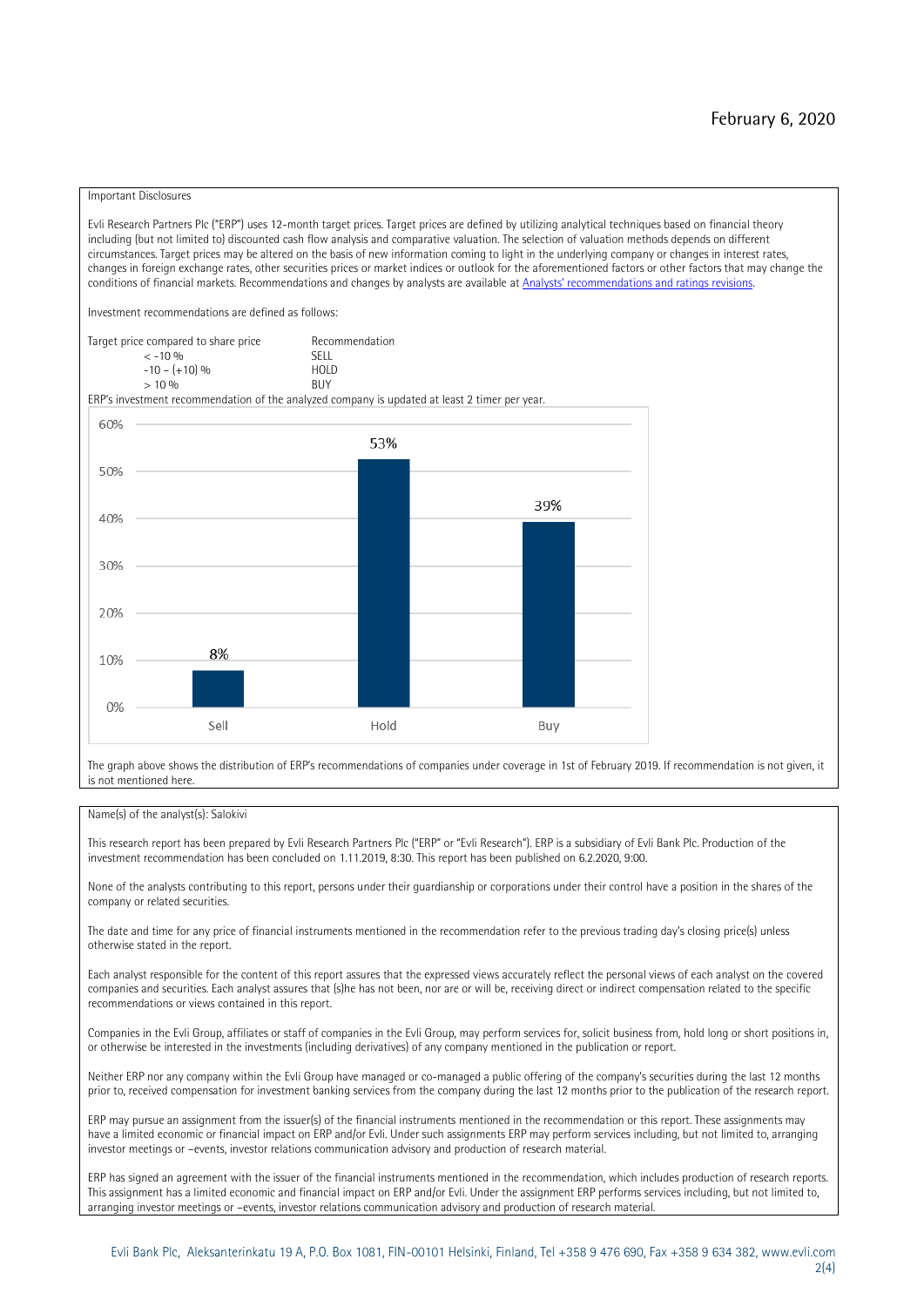ERP or another company within the Evli Group does not have an agreement with the company to perform market making services.

For the prevention and avoidance of conflicts of interests with respect to this report, there is an information barrier (Chinese wall) between Investment Research and Corporate Finance units concerning unpublished investment banking services to the company. The remuneration of the analyst(s) is not tied directly or indirectly to investment banking transactions performed by Evli Bank Plc or any company within Evli Group.

This report has not been disclosed to the company prior to its dissemination.

This report is provided and intended for informational purposes only and may not be used or considered under any circumstances as an offer to sell or buy any securities or as advice to trade any securities.

This report is based on sources ERP considers to be correct and reliable. The sources include information providers Reuters and Bloomberg, stock-exchange releases from the companies and other company news, Statistics Finland and articles in newspapers and magazines. However, ERP does not guarantee the materialization, correctness, accuracy or completeness of the information, opinions, estimates or forecasts expressed or implied in the report. In addition, circumstantial changes may have an influence on opinions and estimates presented in this report. The opinions and estimates presented are valid at the moment of their publication and they can be changed without a separate announcement. Neither ERP nor any company within the Evli Group are responsible for amending, correcting or updating any information, opinions or estimates contained in this report. Neither ERP nor any company within the Evli Group will compensate any direct or consequential loss caused by or derived from the use of the information represented in this publication.

All information published in this report is for the original recipient's private and internal use only. ERP reserves all rights to the report. No part of this publication may be reproduced or transmitted in any form or by any means, electronic, mechanical, photocopying, recording or otherwise, or stored in any retrieval system of any nature, without the written permission of ERP.

This report or its copy may not be published or distributed in Australia, Canada, Hong Kong, Japan, New Zealand, Singapore or South Africa. The publication or distribution of this report in certain other jurisdictions may also be restricted by law. Persons into whose possession this report comes are required to inform themselves about and to observe any such restrictions.

Evli Bank Plc is not registered as a broker-dealer with the U. S. Securities and Exchange Commission ("SEC"), and it and its analysts are not subject to SEC rules on securities analysts' certification as to the currency of their views reflected in the research report. Evli Bank is not a member of the Financial Industry Regulatory Authority ("FINRA"). It and its securities analysts are not subject to FINRA's rules on Communications with the Public and Research Analysts and Research Reports and the attendant requirements for fairness, balance and disclosure of potential conflicts of interest. This research report is only being offered in U.S. by Auerbach Grayson & Company, LLC (Auerbach Grayson) to Major U.S. Institutional Investors and is not available to, and should not be used by, any U.S. person or entity that is not a Major U.S. Institutional Investor. Auerbach Grayson is a broker-dealer registered with the U.S. Securities and Exchange Commission and is a member of the FINRA. U.S. entities seeking more information about any of the issuers or securities discussed in this report should contact Auerbach Grayson. The securities of non-U.S. issuers may not be registered with or subject to SEC reporting and other requirements.

ERP is not a supervised entity but its parent company Evli Bank Plc is supervised by the Finnish Financial Supervision Authority.